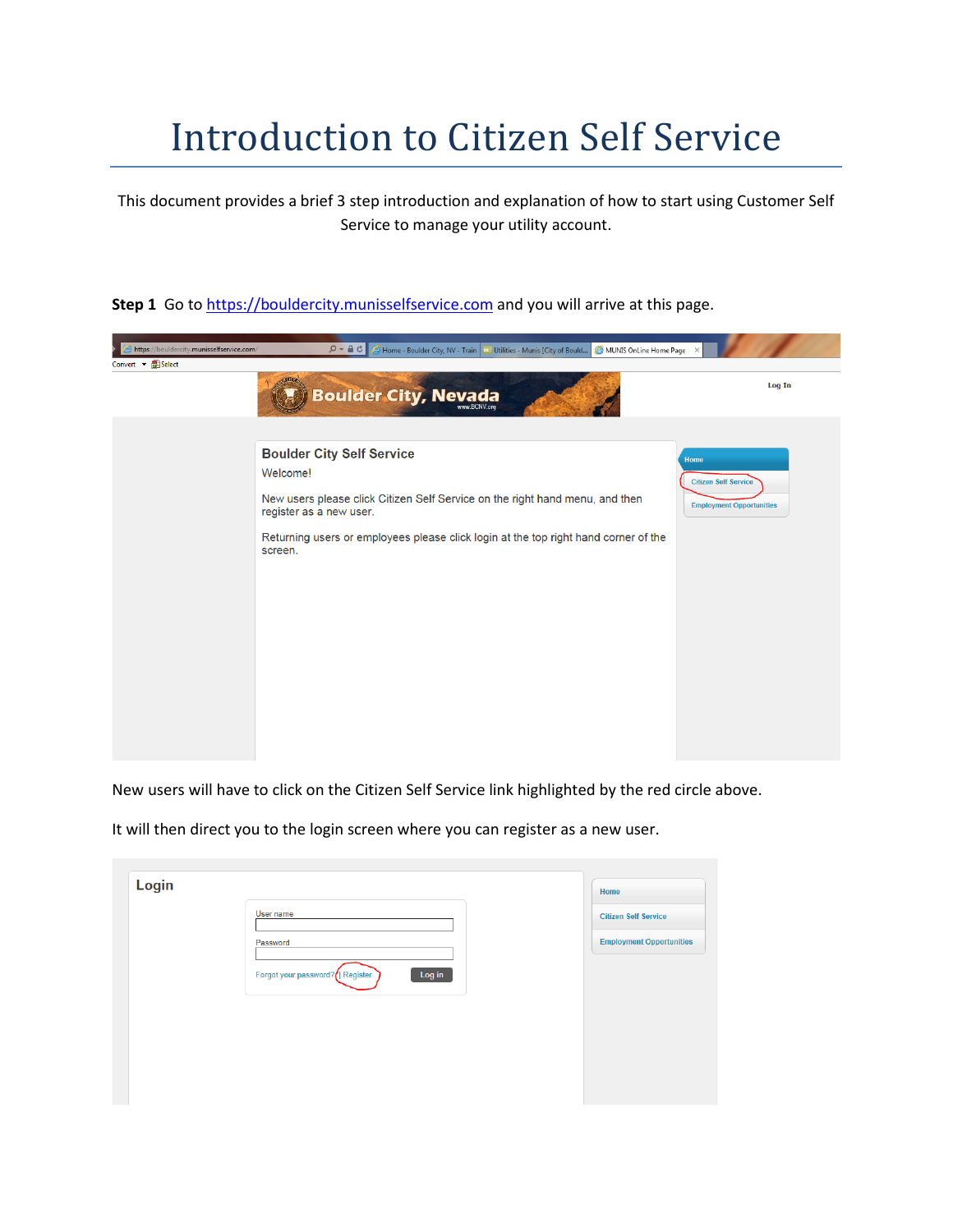Complete the registration process by completing all of the required fields in the form, and then click save.

| *User ID                                   | Test01                                                 |                             |
|--------------------------------------------|--------------------------------------------------------|-----------------------------|
| (between 1 and 20 characters)              |                                                        | <b>Citizen Self Service</b> |
| *Re-type user ID                           | Test01                                                 |                             |
| *Password<br>(between 6 and 15 characters) |                                                        |                             |
| *Re-type password                          |                                                        |                             |
| *Password hint                             | Capital T                                              |                             |
| *Email address                             | test@test.com                                          |                             |
|                                            | Enter these validation numbers into the box below them |                             |
|                                            | Sec.                                                   |                             |
|                                            | 5936                                                   |                             |
|                                            | <b>Save</b>                                            |                             |

You are now registered and have created your user ID. You will be directed to the new user welcome screen.

**Step 2** Now that you have a user id you must link your utility customer ID and utility account numbers to your Customer Self Service User ID. Click on the my account link to get started.

| <b>Welcome TEST01!</b>                                                             | Home                          |
|------------------------------------------------------------------------------------|-------------------------------|
| <b>Welcome New User!</b>                                                           | <b>Citizen Self Service</b>   |
| You can now browse the page(s) we offer.                                           |                               |
| Be sure to visit the My Account page and investigate the Account Linking features. | <b>Business License</b>       |
|                                                                                    | <b>General Billing</b>        |
| Go to                                                                              | <b>Non-Emergency Requests</b> |
| • Citizen Self Service Home Page                                                   |                               |
| $\bullet$ My Account                                                               | <b>Utility Billing</b>        |
| • My Profile                                                                       |                               |
| or click any item on the side menu.                                                |                               |
|                                                                                    |                               |
|                                                                                    |                               |
|                                                                                    |                               |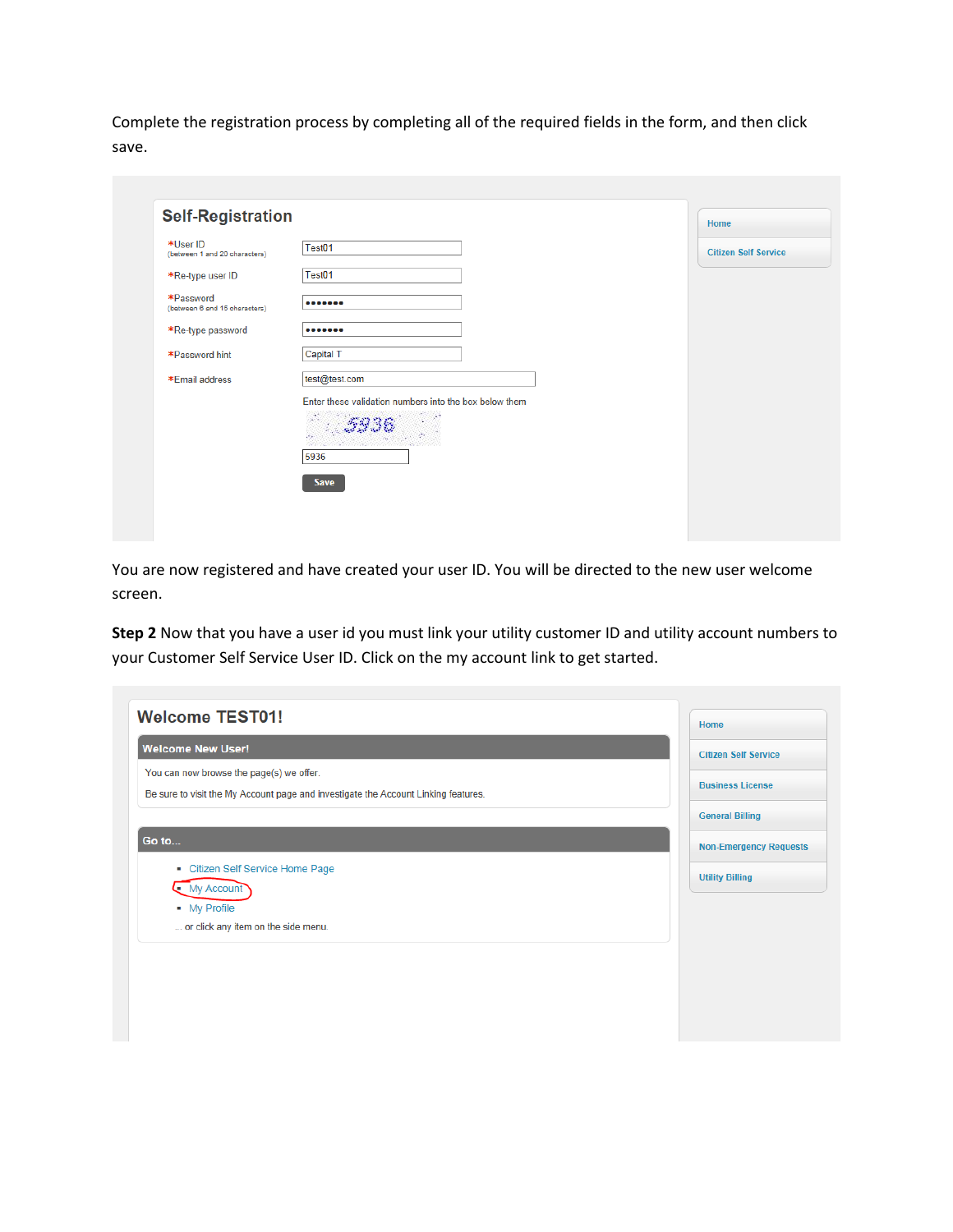At anytime you can get back to the home screen or the my account section by clicking on your user ID in the upper right hand corner of the screen pictured below.

## **TEST01 Resources** My Cart (0 items)

After clicking on the my account link, you will be directed to the Account Settings page. First, link your utility customer number by clicking link to account in the Customer Accounts section as shown by the red circle below.

| <b>Account Information</b>                                                 |                                                                                                                                                                                                                                                                                                                                                                                           |                             |
|----------------------------------------------------------------------------|-------------------------------------------------------------------------------------------------------------------------------------------------------------------------------------------------------------------------------------------------------------------------------------------------------------------------------------------------------------------------------------------|-----------------------------|
| Now logged in as                                                           | TEST <sub>01</sub>                                                                                                                                                                                                                                                                                                                                                                        | <b>Citizen Self Service</b> |
| Last successful login                                                      | 5/19/2016                                                                                                                                                                                                                                                                                                                                                                                 |                             |
| <b>Last failed login</b>                                                   | 5/19/2016                                                                                                                                                                                                                                                                                                                                                                                 |                             |
| <b>Password last changed</b>                                               | 5/19/2016                                                                                                                                                                                                                                                                                                                                                                                 |                             |
| Password expires in                                                        | 3044 days   Change Password                                                                                                                                                                                                                                                                                                                                                               |                             |
| <b>E-Mail address</b>                                                      | test@test.com   Change E-Mail Address                                                                                                                                                                                                                                                                                                                                                     |                             |
| <b>Linked Accounts</b><br>and where additional instructions are provided.  | Existing accounts can be "linked" to your self-service user id. These links give you quick access to an account's details, bills,<br>etc. For each self-service module that allows user-control over account linking, hyperlinks such as "link to account" or<br>"remove" will appear below. Click a module's "link to account" to reach the page where new account links can be created, |                             |
| <b>Customer Accounts</b>                                                   | link to account                                                                                                                                                                                                                                                                                                                                                                           |                             |
| There are currently no linked accounts<br><b>Business License Accounts</b> |                                                                                                                                                                                                                                                                                                                                                                                           |                             |
| There are currently no linked accounts                                     |                                                                                                                                                                                                                                                                                                                                                                                           |                             |
| Go To Module Homepage                                                      |                                                                                                                                                                                                                                                                                                                                                                                           |                             |
| <b>Utility Billing Accounts</b>                                            | link to account                                                                                                                                                                                                                                                                                                                                                                           |                             |

You must enter the required information and then click update.

| <b>Customer Account Linking</b><br><b>Create new Customer Account Link</b> |                                                                           | Home                          |
|----------------------------------------------------------------------------|---------------------------------------------------------------------------|-------------------------------|
|                                                                            | To establish a new Customer Account Link, enter the required values below | <b>Citizen Self Service</b>   |
| Customer ID <sup>*</sup>                                                   | 110164                                                                    | <b>Business License</b>       |
| Name as it appears on your bill *                                          | <b>Test Account</b>                                                       | <b>General Billing</b>        |
|                                                                            | <b>Update</b><br>Cancel                                                   | <b>Non-Emergency Requests</b> |
| * indicates required field                                                 |                                                                           | <b>Utility Billing</b>        |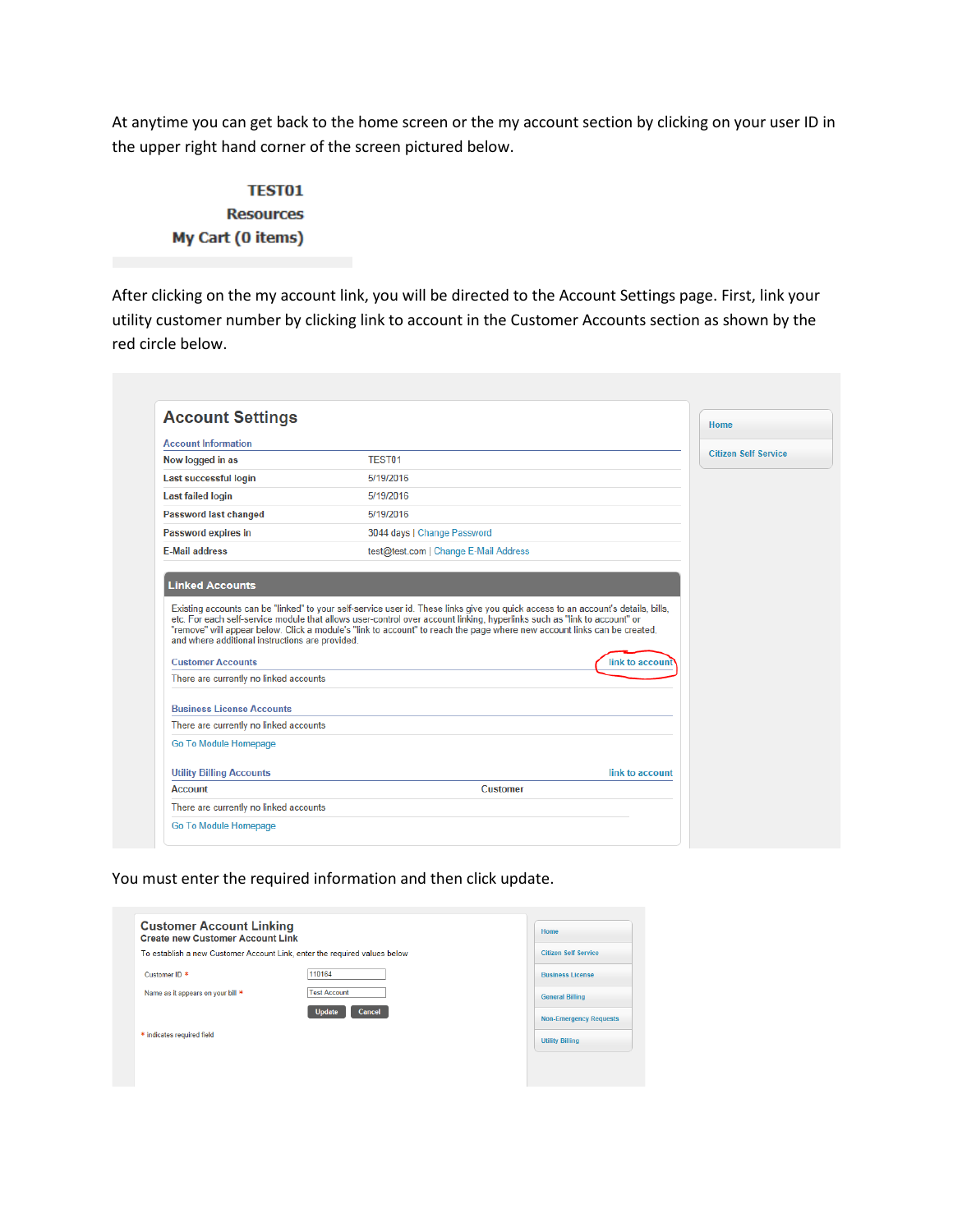After you have updated your customer number you will see it linked to your Customer Self Service account. You may then click on link to account under the Utility Billing Accounts section seen below.

| <b>Account Settings</b>                                                                               |                                                                                                                                                                                                                                                                                                                                                                                           |                  | Home                        |
|-------------------------------------------------------------------------------------------------------|-------------------------------------------------------------------------------------------------------------------------------------------------------------------------------------------------------------------------------------------------------------------------------------------------------------------------------------------------------------------------------------------|------------------|-----------------------------|
| <b>Account Information</b>                                                                            |                                                                                                                                                                                                                                                                                                                                                                                           |                  | <b>Citizen Self Service</b> |
| Now logged in as                                                                                      | TEST01                                                                                                                                                                                                                                                                                                                                                                                    |                  |                             |
| Last successful login                                                                                 | 5/19/2016                                                                                                                                                                                                                                                                                                                                                                                 |                  |                             |
| <b>Last failed login</b>                                                                              | 5/19/2016                                                                                                                                                                                                                                                                                                                                                                                 |                  |                             |
| <b>Password last changed</b>                                                                          | 5/19/2016                                                                                                                                                                                                                                                                                                                                                                                 |                  |                             |
| Password expires in                                                                                   | 3044 days   Change Password                                                                                                                                                                                                                                                                                                                                                               |                  |                             |
| <b>E-Mail address</b>                                                                                 | test@test.com   Change E-Mail Address                                                                                                                                                                                                                                                                                                                                                     |                  |                             |
| <b>Linked Accounts</b><br>and where additional instructions are provided.<br><b>Customer Accounts</b> | Existing accounts can be "linked" to your self-service user id. These links give you quick access to an account's details, bills,<br>etc. For each self-service module that allows user-control over account linking, hyperlinks such as "link to account" or<br>"remove" will appear below. Click a module's "link to account" to reach the page where new account links can be created, | link to account  |                             |
| <b>Name</b>                                                                                           | <b>Account</b>                                                                                                                                                                                                                                                                                                                                                                            |                  |                             |
| <b>TEST ACCOUNT</b>                                                                                   | 110164                                                                                                                                                                                                                                                                                                                                                                                    | details   remove |                             |
| <b>Business License Accounts</b>                                                                      |                                                                                                                                                                                                                                                                                                                                                                                           |                  |                             |
| There are currently no linked accounts                                                                |                                                                                                                                                                                                                                                                                                                                                                                           |                  |                             |
| Go To Module Homepage                                                                                 |                                                                                                                                                                                                                                                                                                                                                                                           |                  |                             |
| <b>Utility Billing Accounts</b>                                                                       |                                                                                                                                                                                                                                                                                                                                                                                           | link to account  |                             |
| <b>Account</b>                                                                                        | <b>Customer</b>                                                                                                                                                                                                                                                                                                                                                                           |                  |                             |

Again, enter the required information and click update.

| <b>Utility Billing</b><br><b>Account Link Setup</b> |                                                                                                                 | Home                          |
|-----------------------------------------------------|-----------------------------------------------------------------------------------------------------------------|-------------------------------|
| will need your account number and customer ID       | For easier use and payment please link all of your utility billing accounts to your online payment profile. You | <b>Citizen Self Service</b>   |
| Your 9 digit account number *                       | 097000000                                                                                                       | <b>Business License</b>       |
| Enter your Customer ID number *                     | 110164                                                                                                          | <b>General Billing</b>        |
|                                                     | <b>Update</b><br><b>Cancel</b>                                                                                  | <b>Non-Emergency Requests</b> |
| * indicates required field                          |                                                                                                                 | <b>Utility Billing</b>        |
|                                                     |                                                                                                                 | <b>Contact Us</b>             |
|                                                     |                                                                                                                 |                               |
|                                                     |                                                                                                                 |                               |
|                                                     |                                                                                                                 |                               |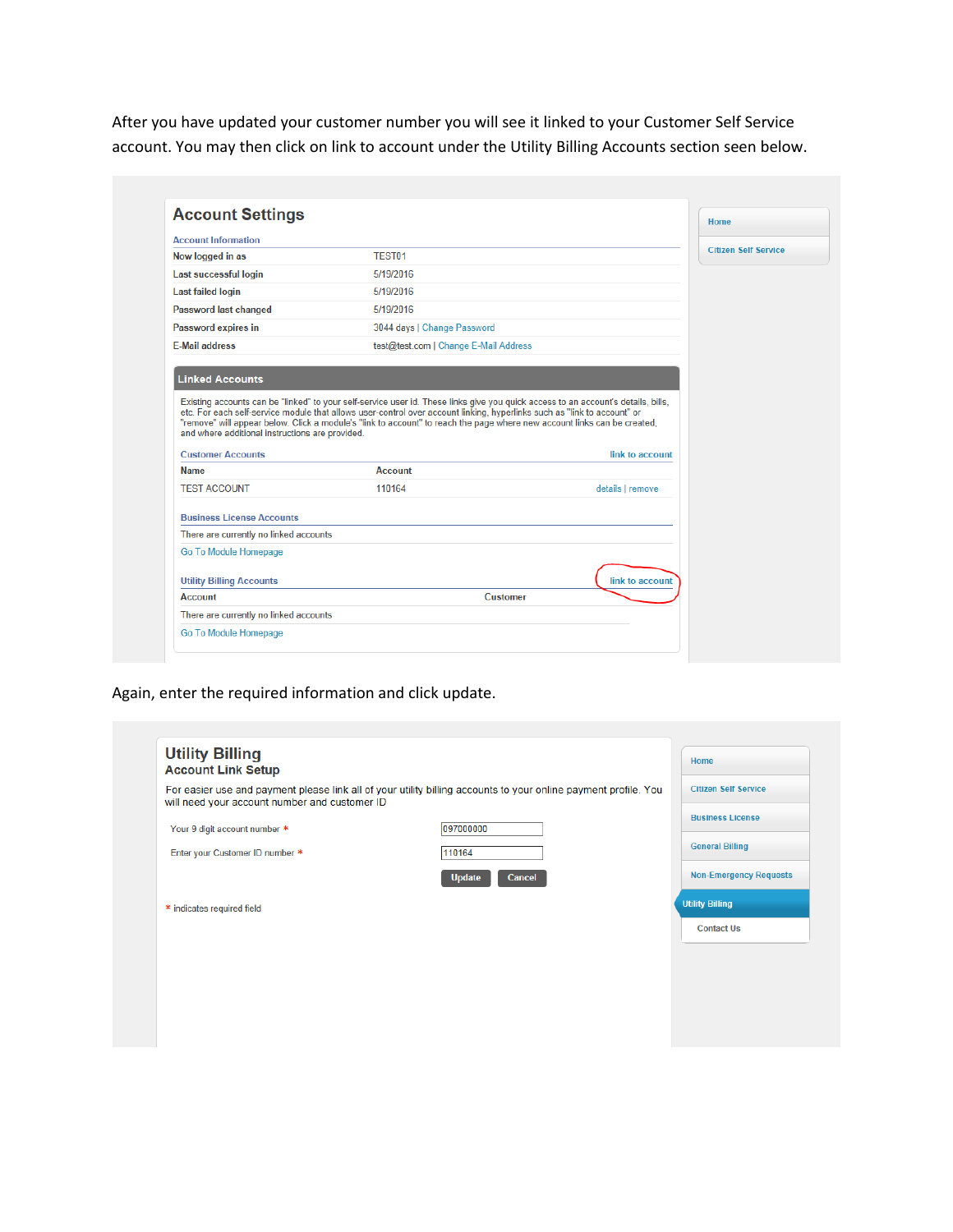You will then return to the Account Settings page where you can see that your account has been linked. If you have multiple utility billing accounts you may add another account by repeating the previous step.

| <b>Account Settings</b>                                                     |                                                                                                                                                                                                                                                               |                  | Home                        |
|-----------------------------------------------------------------------------|---------------------------------------------------------------------------------------------------------------------------------------------------------------------------------------------------------------------------------------------------------------|------------------|-----------------------------|
| <b>Account Information</b>                                                  |                                                                                                                                                                                                                                                               |                  | <b>Citizen Self Service</b> |
| Now logged in as                                                            | TEST01                                                                                                                                                                                                                                                        |                  |                             |
| Last successful login                                                       | 5/19/2016                                                                                                                                                                                                                                                     |                  |                             |
| <b>Last failed login</b>                                                    | 5/19/2016                                                                                                                                                                                                                                                     |                  |                             |
| <b>Password last changed</b>                                                | 5/19/2016                                                                                                                                                                                                                                                     |                  |                             |
| Password expires in                                                         | 3044 days   Change Password                                                                                                                                                                                                                                   |                  |                             |
| <b>E-Mail address</b>                                                       | test@test.com   Change E-Mail Address                                                                                                                                                                                                                         |                  |                             |
| <b>Linked Accounts</b>                                                      | Existing accounts can be "linked" to your self-service user id. These links give you quick access to an account's details, bills,<br>etc. For each self-service module that allows user-control over account linking, hyperlinks such as "link to account" or |                  |                             |
| and where additional instructions are provided.<br><b>Customer Accounts</b> | "remove" will appear below. Click a module's "link to account" to reach the page where new account links can be created,                                                                                                                                      | link to account  |                             |
| <b>Name</b>                                                                 | <b>Account</b>                                                                                                                                                                                                                                                |                  |                             |
| <b>TEST ACCOUNT</b>                                                         | 110164                                                                                                                                                                                                                                                        | details   remove |                             |
| <b>Business License Accounts</b>                                            |                                                                                                                                                                                                                                                               |                  |                             |
| There are currently no linked accounts                                      |                                                                                                                                                                                                                                                               |                  |                             |
| Go To Module Homepage                                                       |                                                                                                                                                                                                                                                               |                  |                             |
| <b>Utility Billing Accounts</b>                                             |                                                                                                                                                                                                                                                               | link to account  |                             |
| <b>Account</b>                                                              | <b>Customer</b>                                                                                                                                                                                                                                               |                  |                             |

After all accounts have been linked you may click on the areas indicated in red to manage your account.